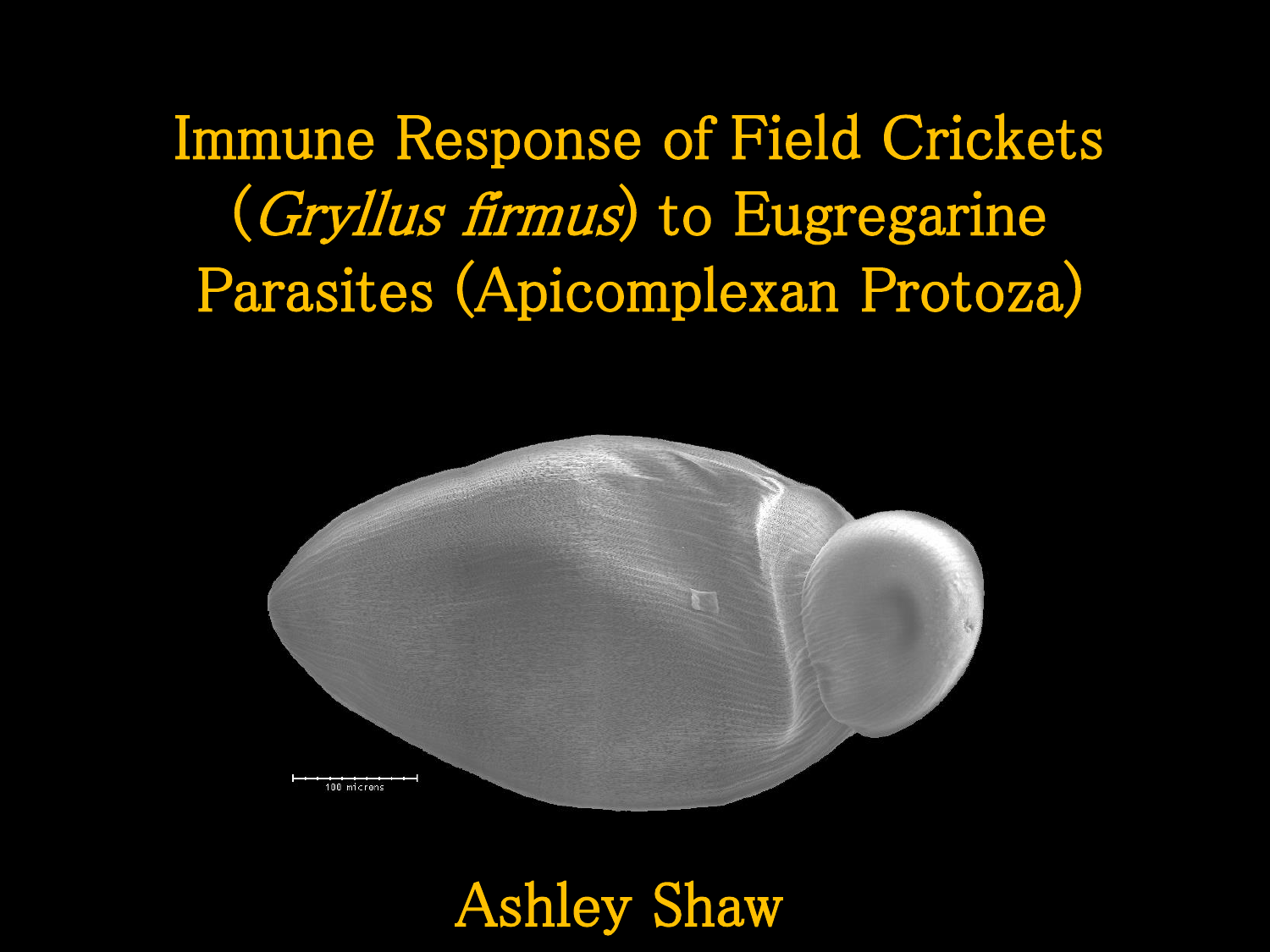## **Outline**

- Sexual Selection Theory
- Insect Immunity
- The Host
- The Parasite
- Hypothesis and Predictions
- Methods
- Results and Graphs
- Conclusions and Discussion

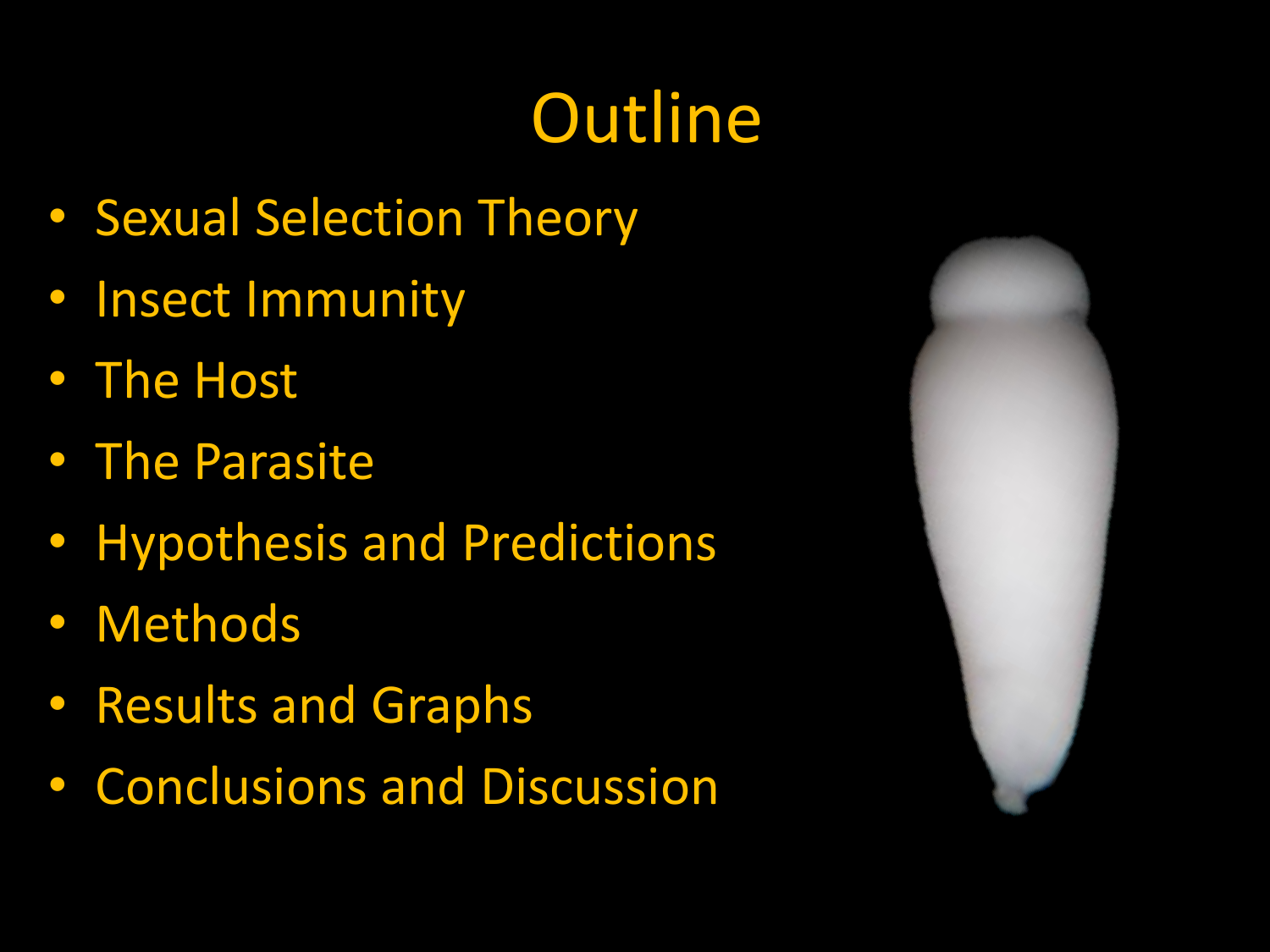# Sexual Selection



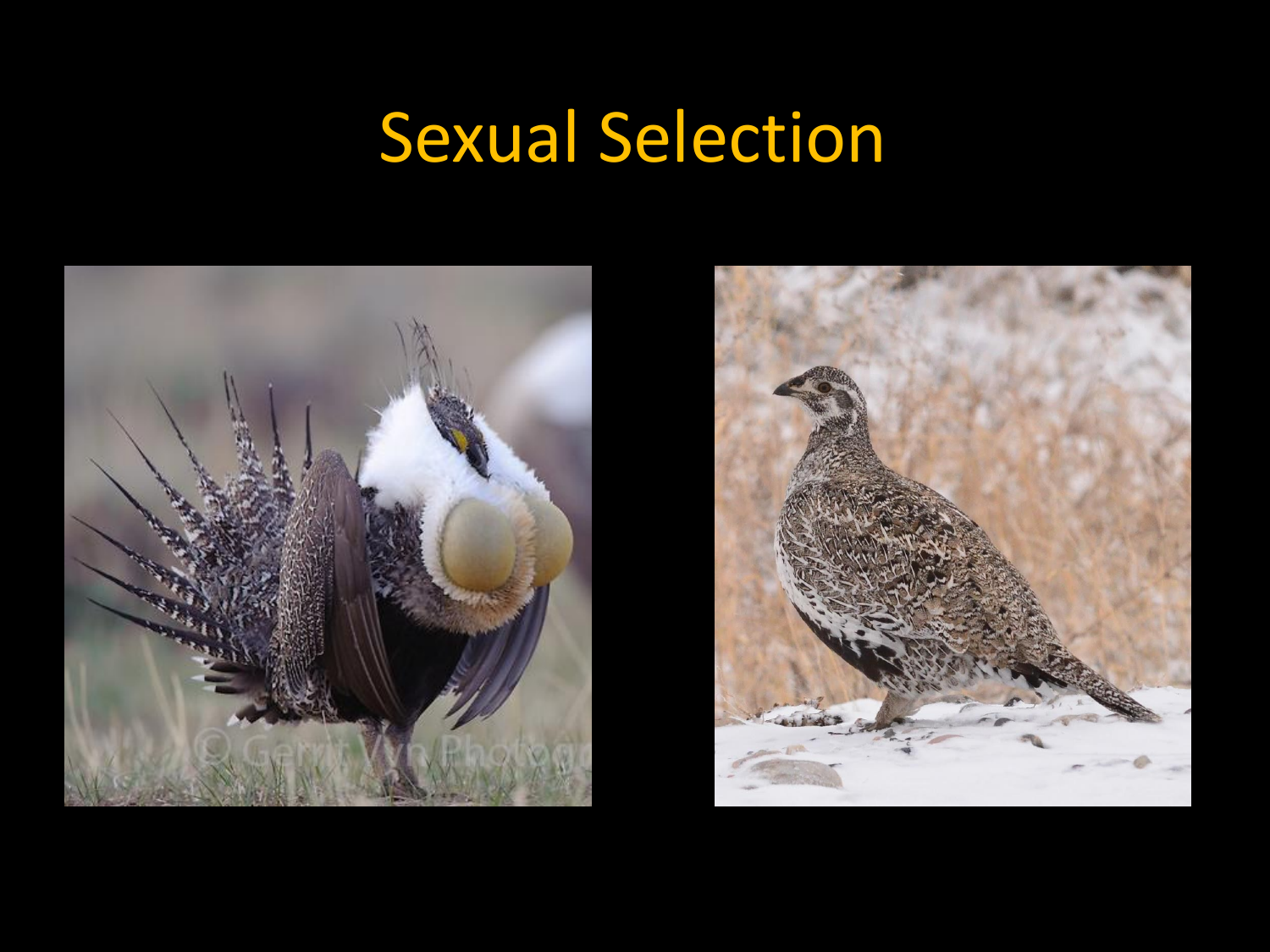### Insect Immune System

• Haemocytes and Humoral system

• Encapsulation



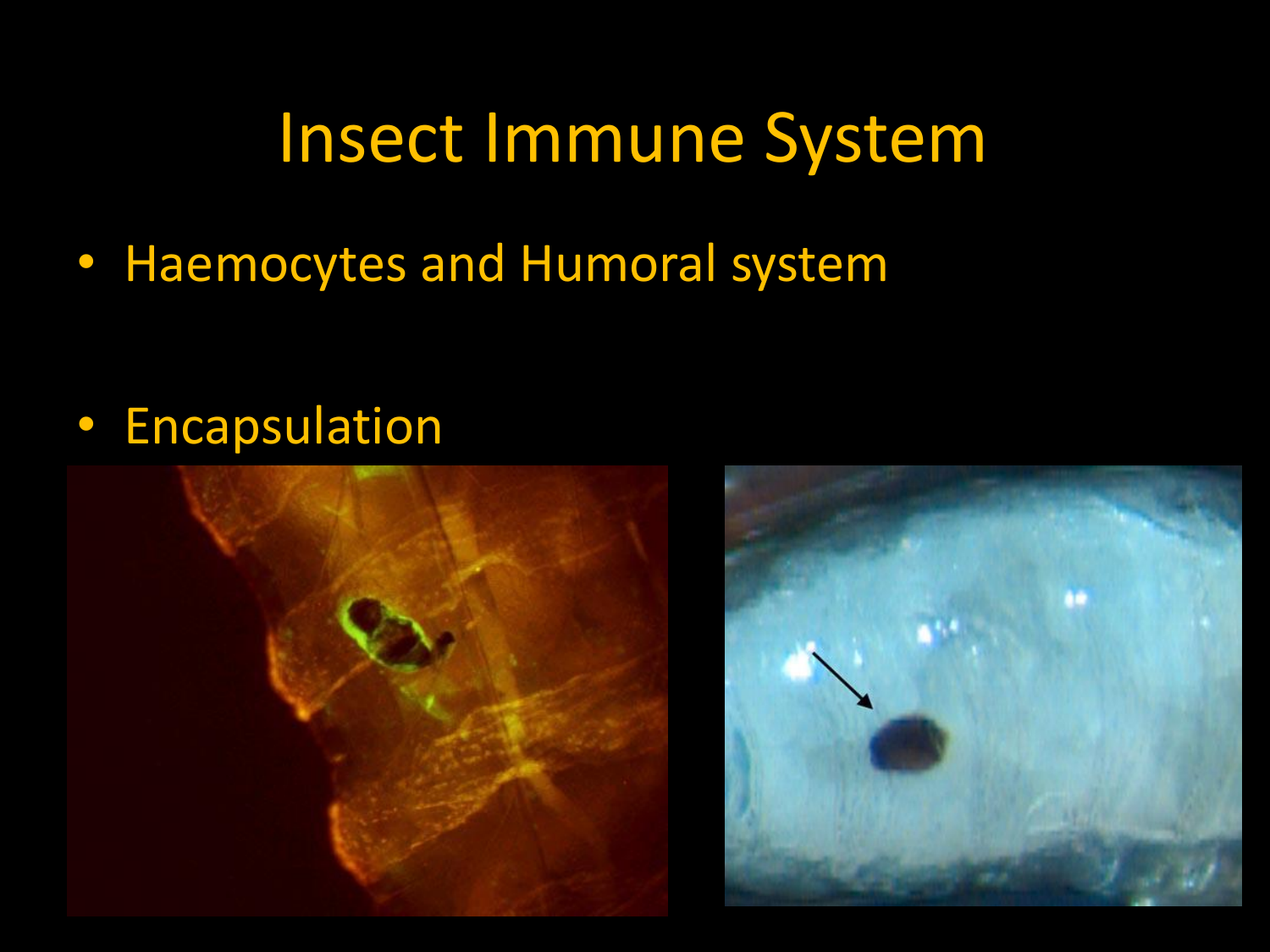## Sand Field Crickets

• Habitat

• Used in research

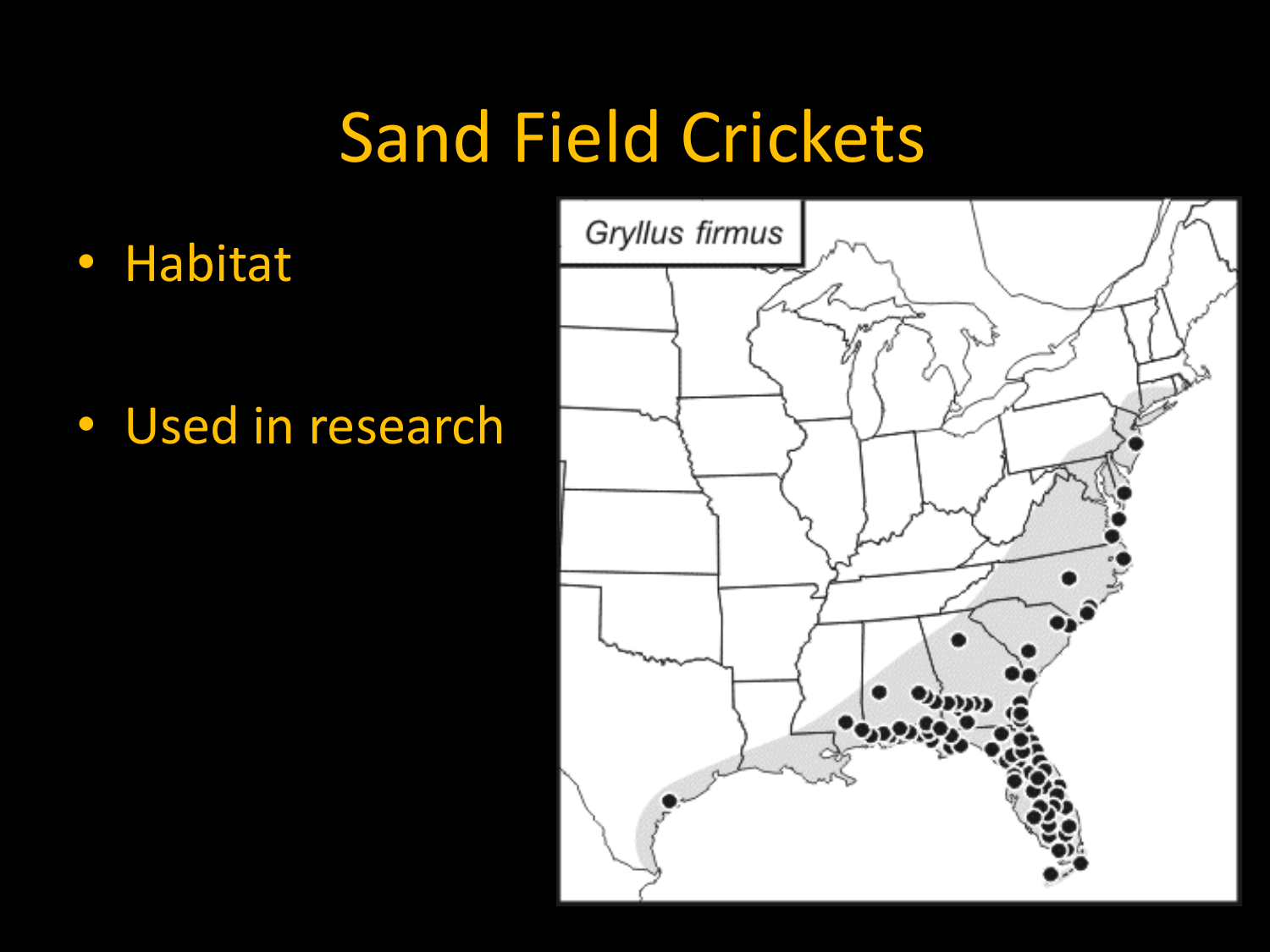## Apicomplexan protozoa Gregarinia Class Sporozoa, Order Gregarinida

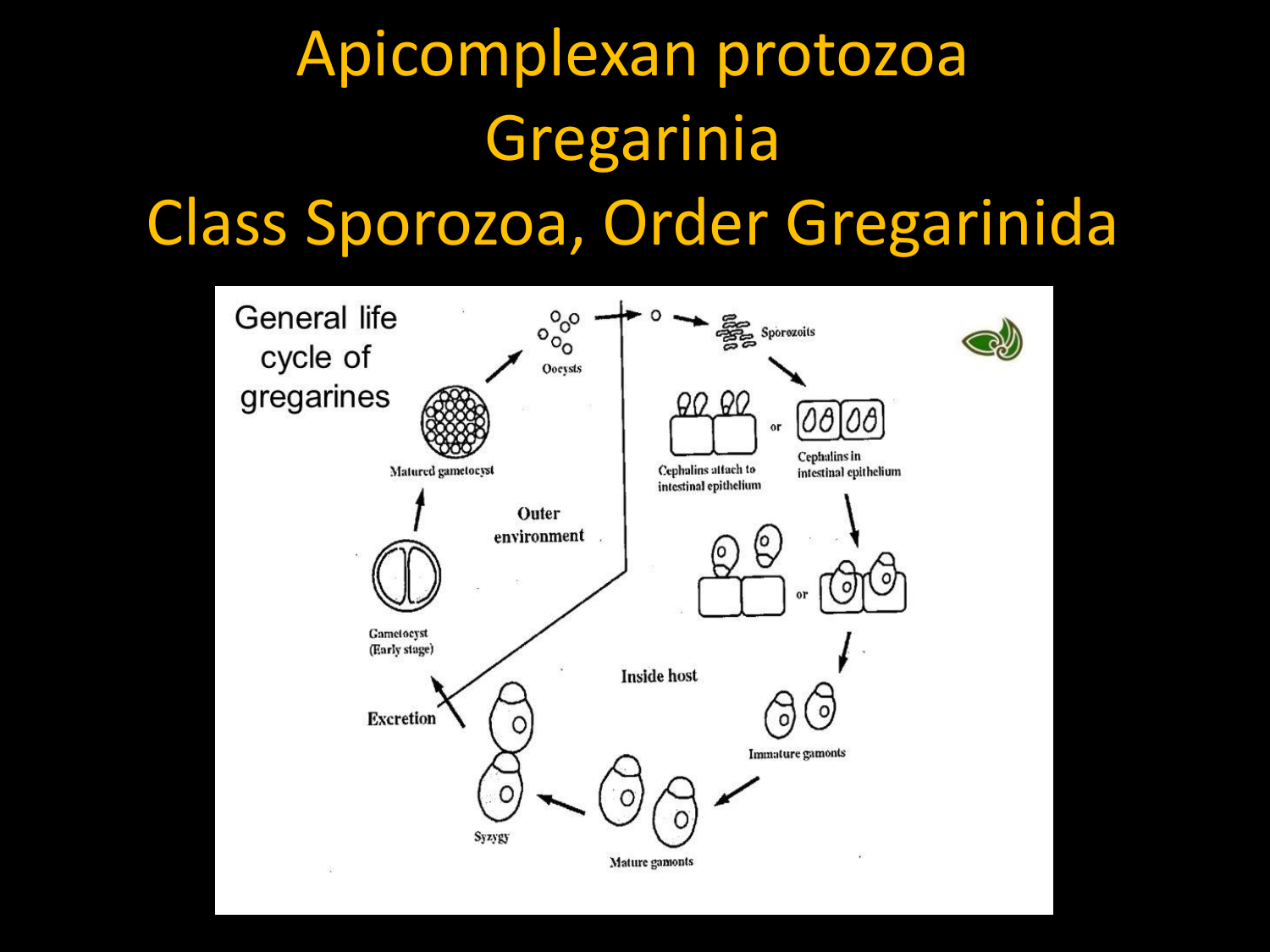### Hypothesis and Predictions

• According to sexual selection theory, there will be a differential investment in energy in regards to defense against parasites between males and females.

• Females would then have a higher encapsulation response in comparison to males.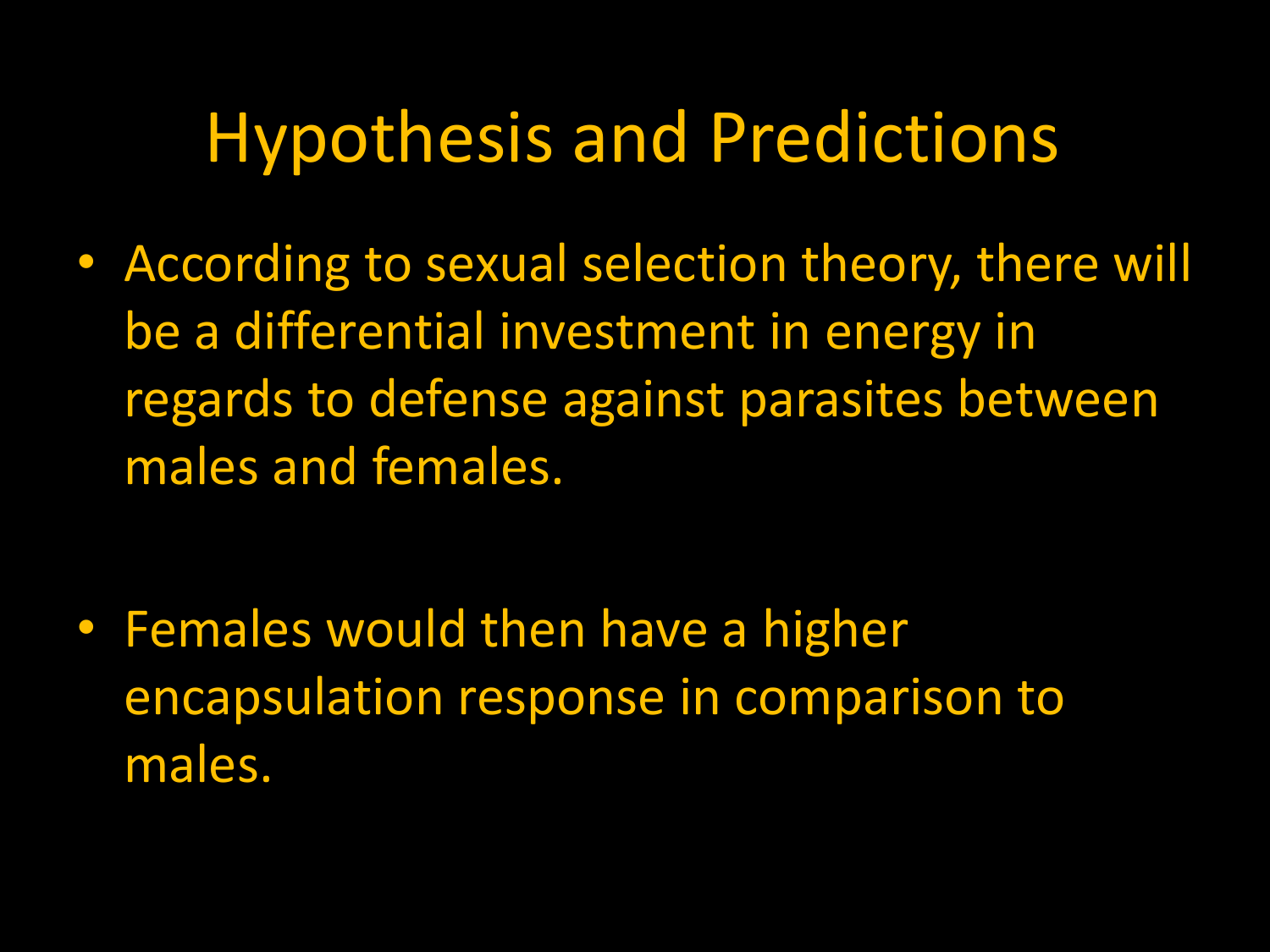## Methods

- Nylon Implant
- Time Intervals (Hours): 24, 48, 72, 96, >96



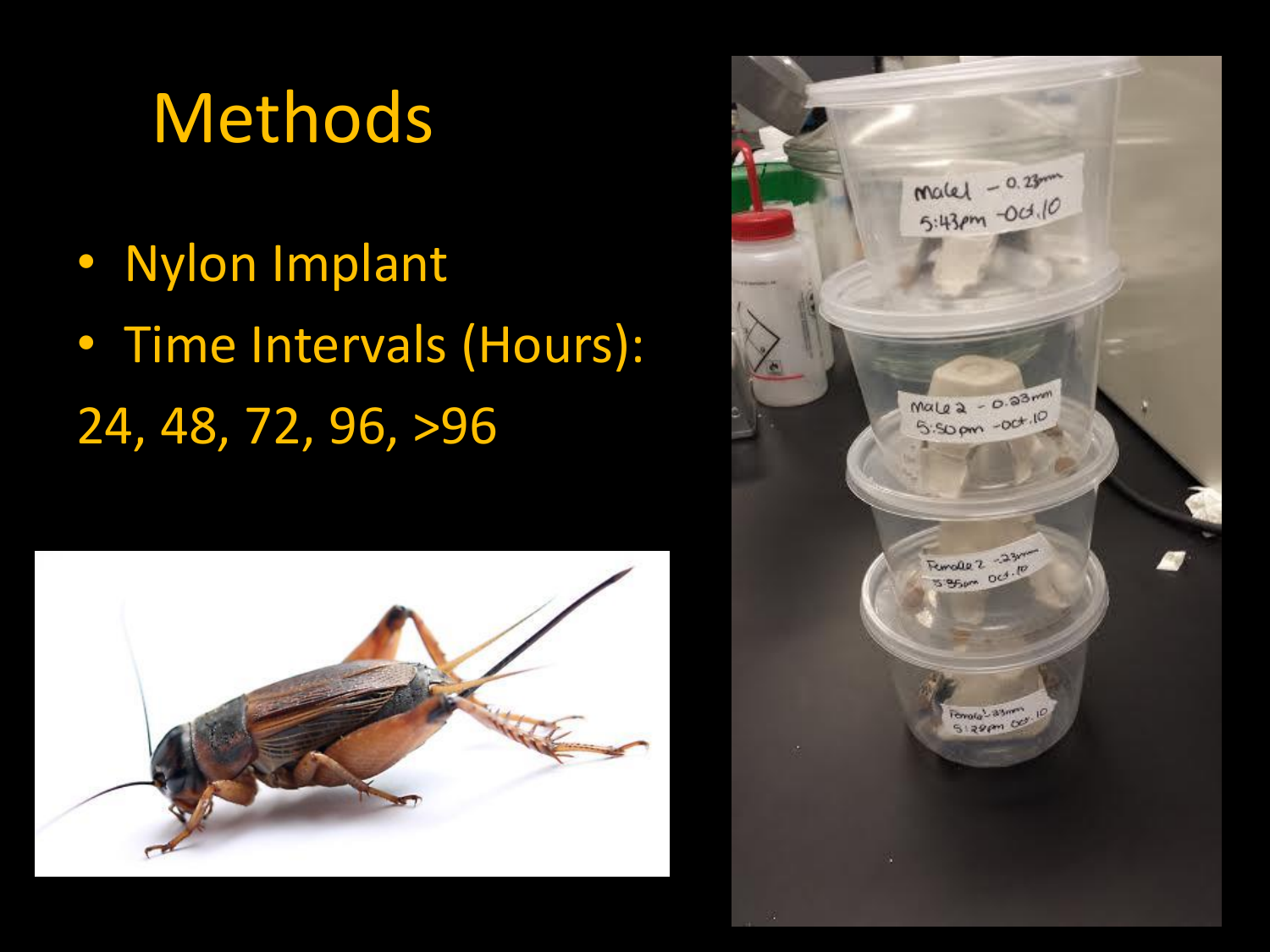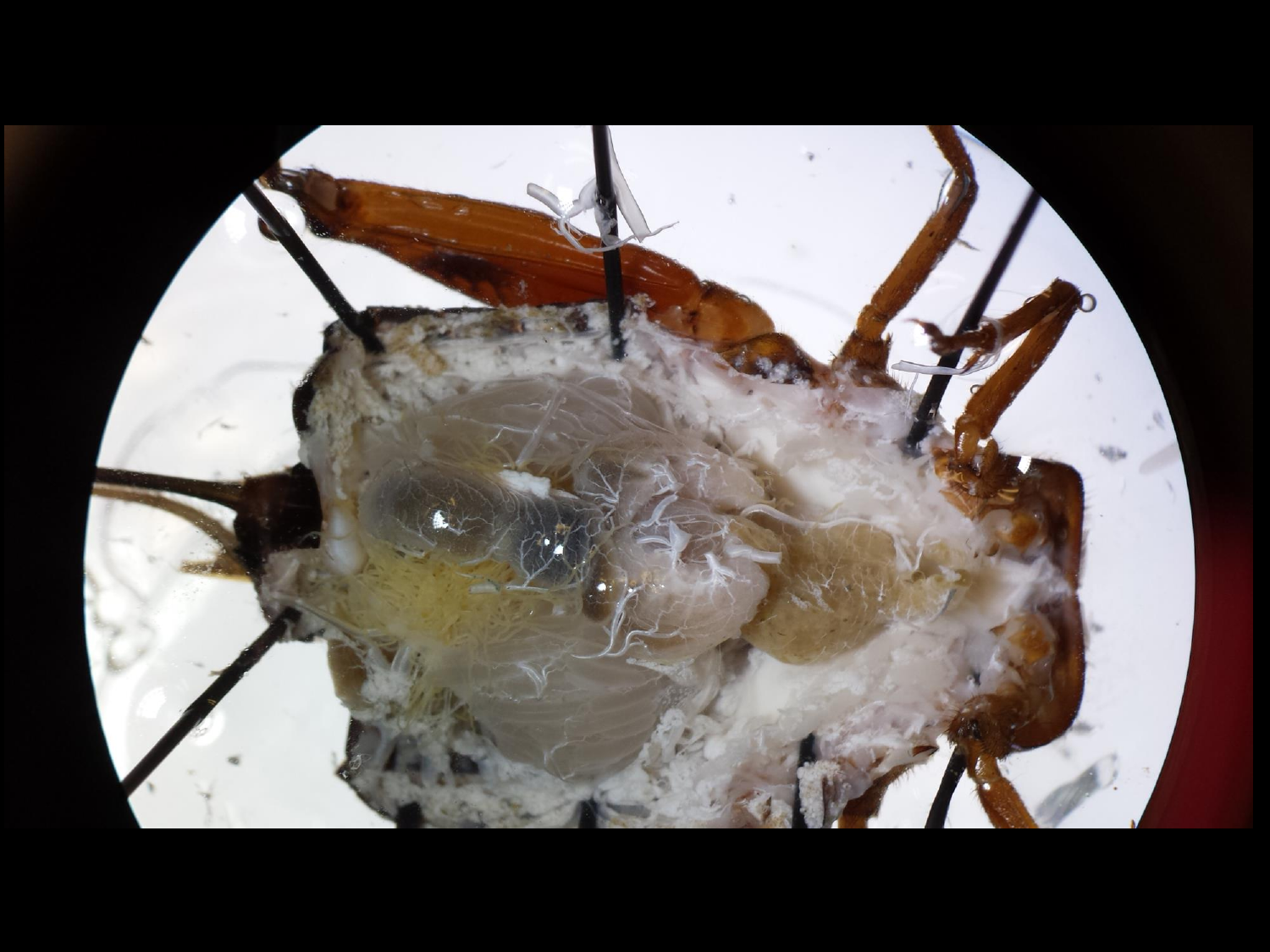# Nylon Lines



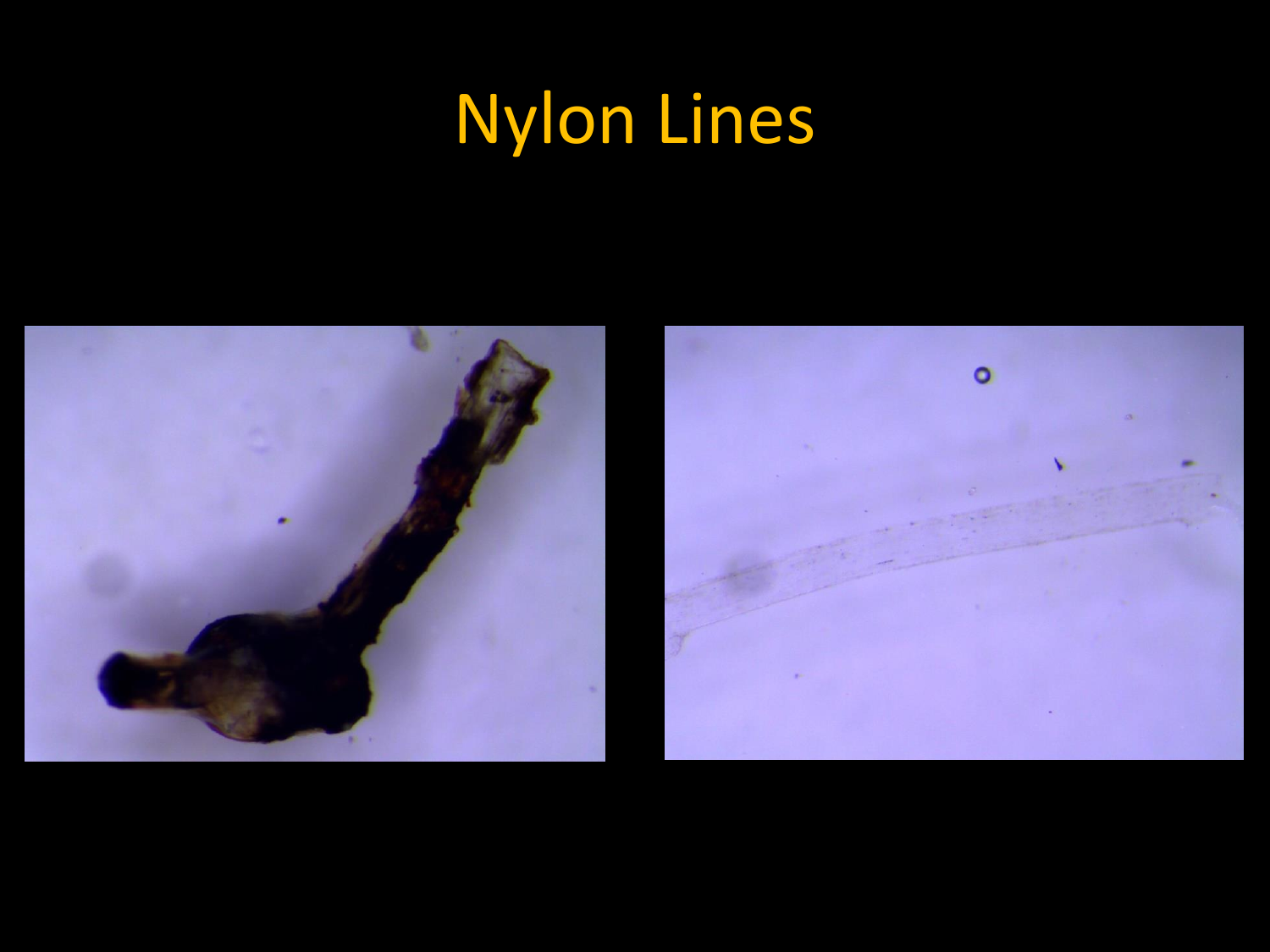### Image - J

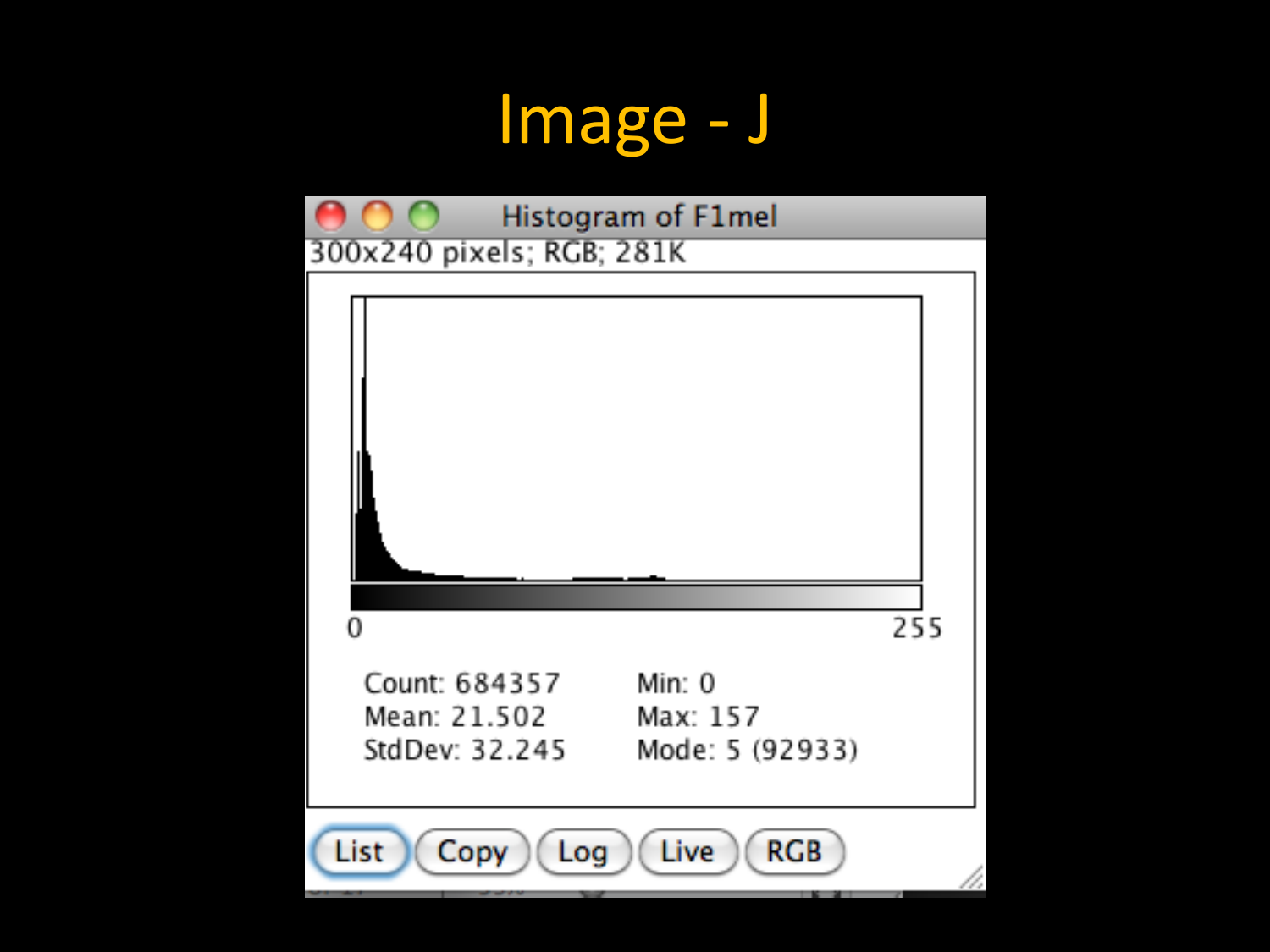### Results

• The following graphs represent some initial findings



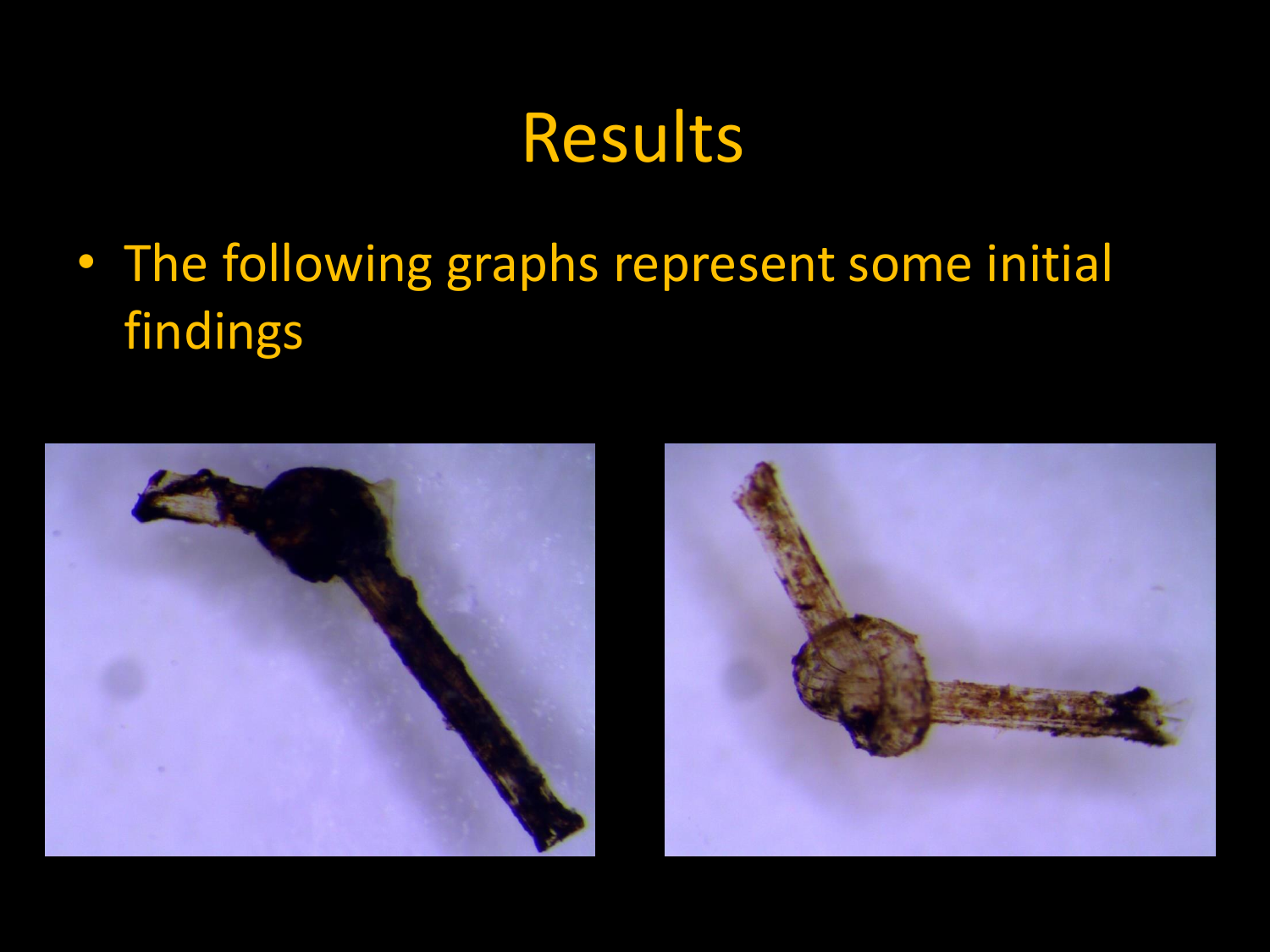Melanization vs. Sex

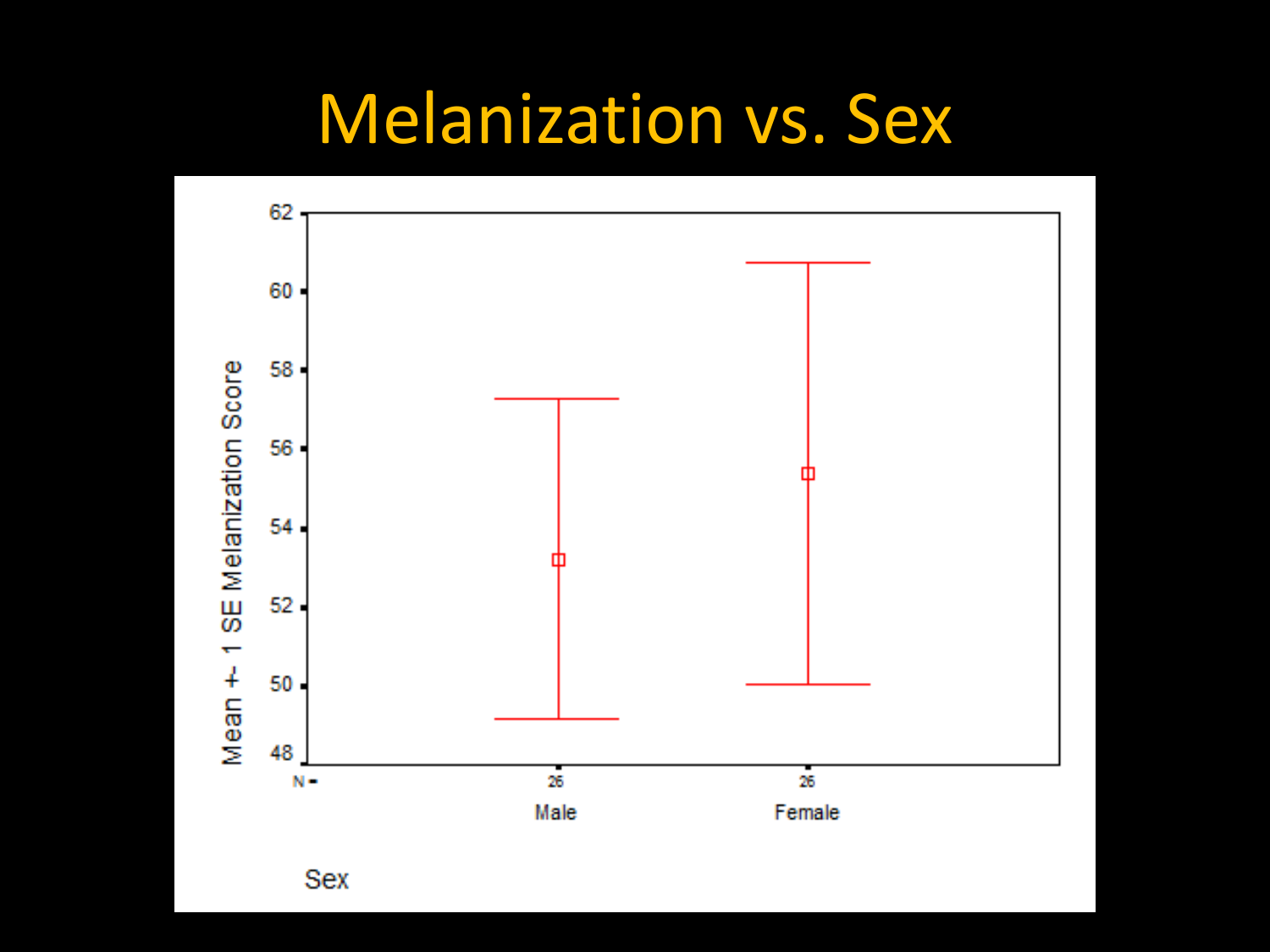### **Conclusions**

- Implications on sexual selection theory?
- Parasites controlling host's immunity? Grooming behaviour?
- Decrease of intestinal parasites at 48 hours or more
- Positive correlation between parasite number and body size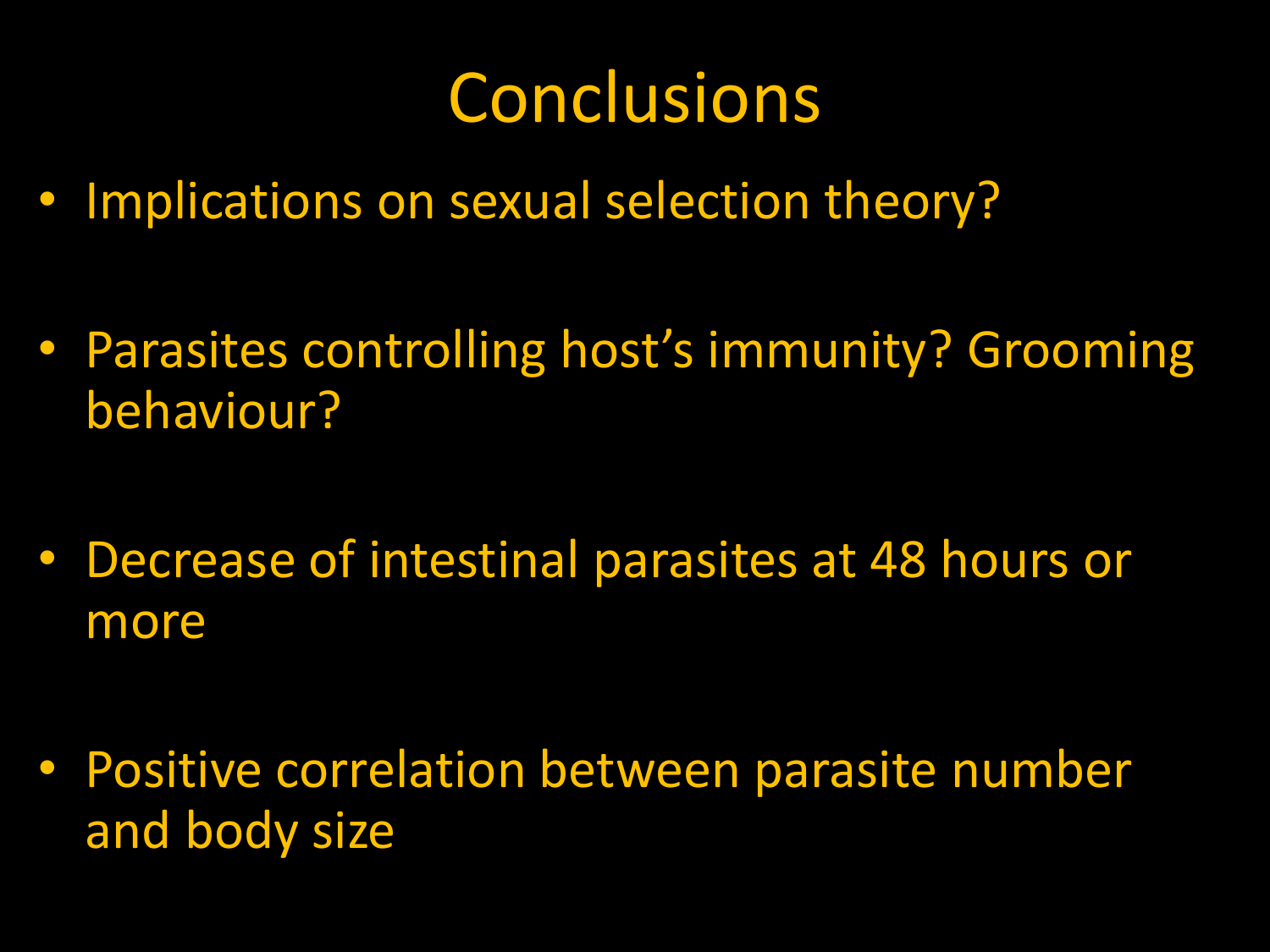### Acknowledgements

• Jennifer, Shawna, Dana

• Mike and Kevin

• Crickets 1 – 60

• Marcus, Erin, and Lizelle